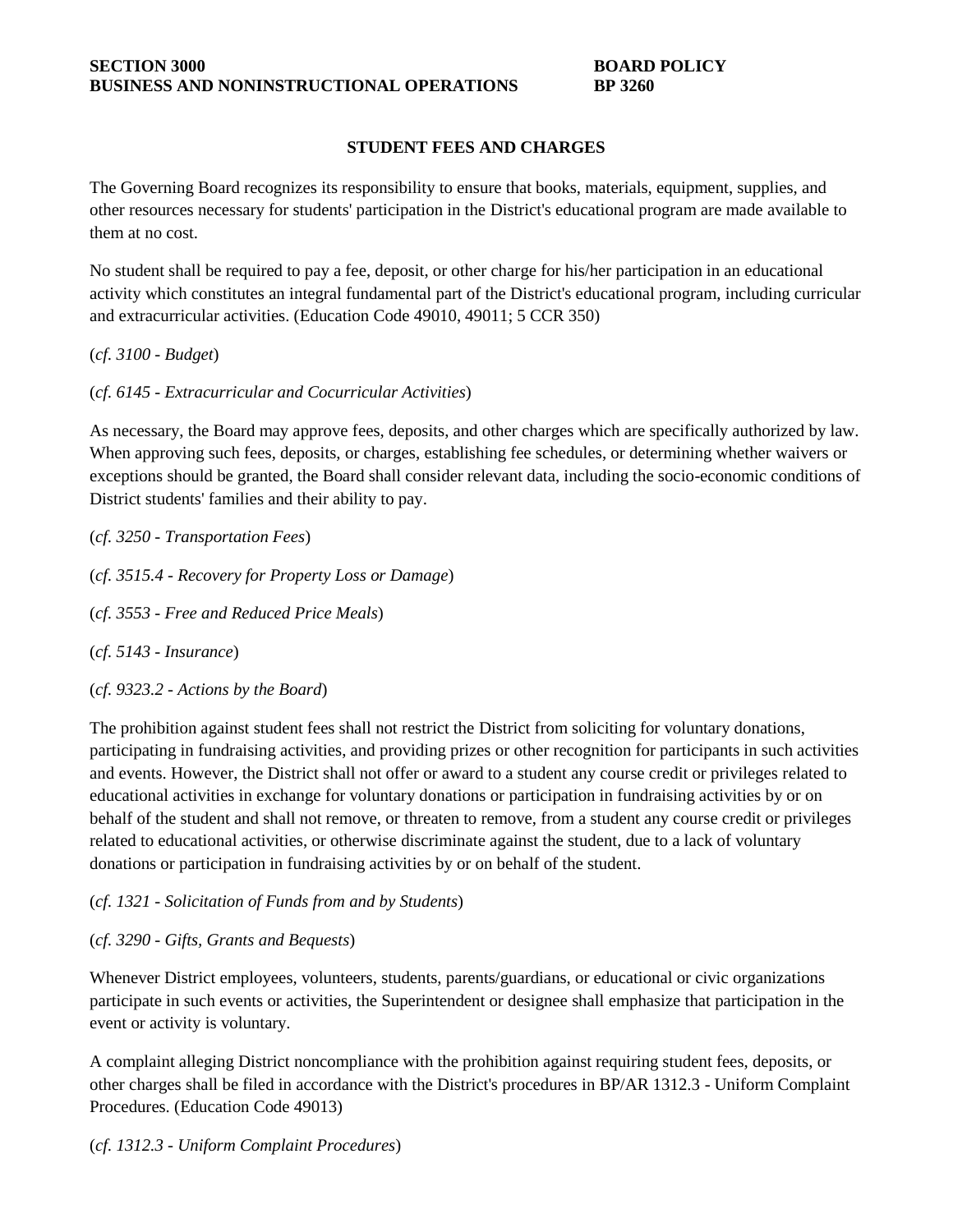# **BUSINESS AND NONINSTRUCTIONAL OPERATIONS – BP 3260 (Continued) Page 2**

If, upon investigation, the District finds merit in the complaint, the Superintendent or designee shall recommend and the Board shall adopt an appropriate remedy to be provided to all affected students and parents/guardians in accordance with 5 CCR 4600.

Information related to the prohibition against requiring students to pay fees for participation in an educational activity shall be included in the District's annual notification required to be provided to all students, parents/guardians, employees, and other interested parties pursuant to 5 CCR 4622. (Education Code 49013)

(*cf. 4112.9/4212.9/4312.9 - Employee Notifications*)

(*cf. 5145.6 - Parental Notifications*)

The Superintendent or designee may provide additional information or professional development opportunities to administrators, teachers, and other personnel regarding permissible fees.

- (*cf. 4131 - Staff Development*)
- (*cf. 4231 - Staff Development*)
- (*cf. 4331 - Staff Development*)

### **Legal Reference:**

- EDUCATION CODE
- 8239 Preschool and wraparound child care services
- 8250 Child care and development services for children with disabilities
- 8263 Child care eligibility
- 8482.6 After School Education and Safety programs
- 8760-8774 Outdoor science and conservation programs
- 17453.1 District sale or lease of Internet appliances or personal computers to students or parents
- 17551 Property fabricated by students
- 19910-19911 Offenses against libraries
- 32033 Eye protective devices
- 32221 Insurance for athletic team member
- 32390 Fingerprinting program
- 35330-35332 Excursions and field trips
- 35335 School camp programs
- 38080-38086 Cafeteria establishment and use
- 38120 Use of school band equipment on excursions to foreign countries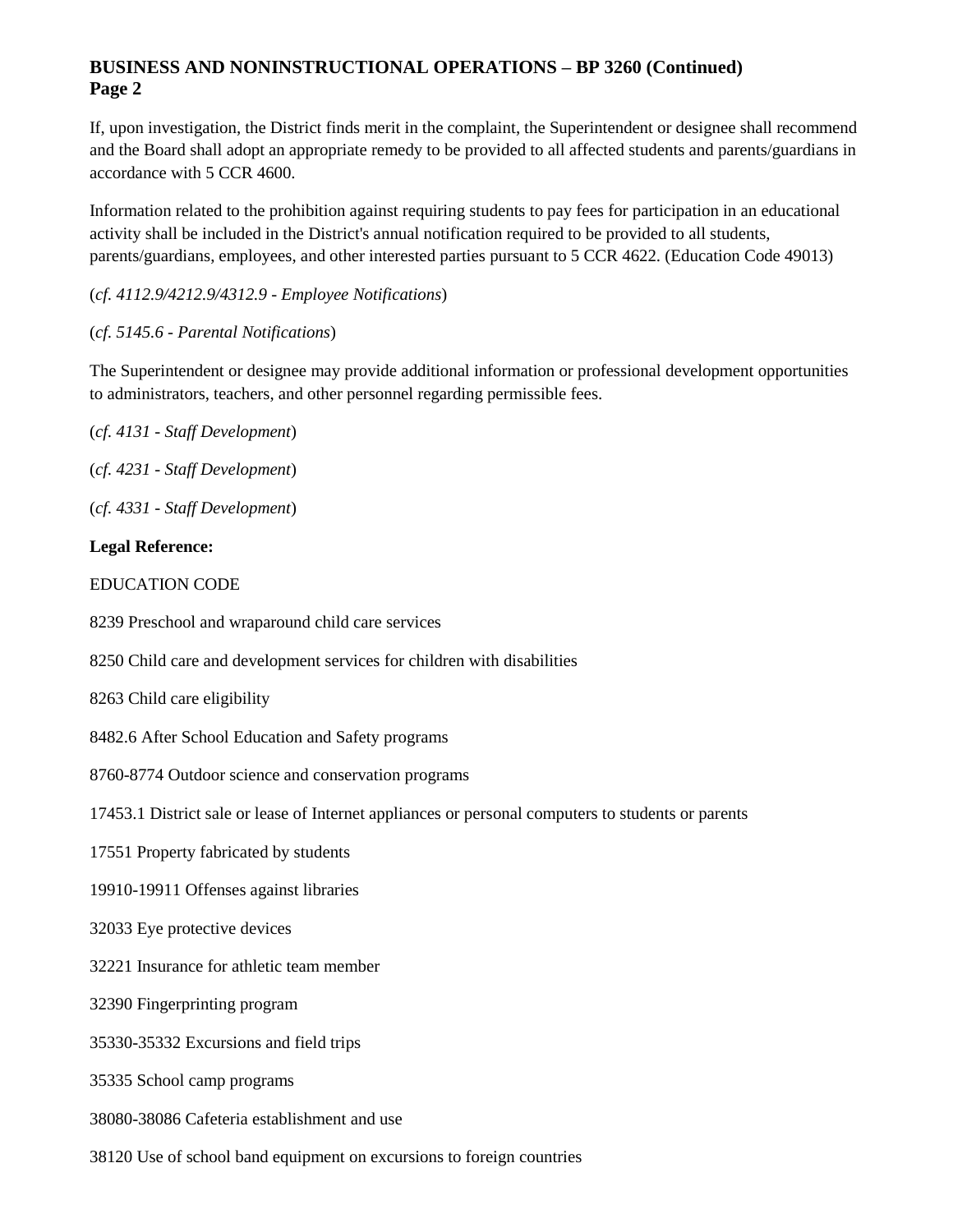### **BUSINESS AND NONINSTRUCTIONAL OPERATIONS – BP 3260 (Continued) Page 3**

| 39801.5 Transportation for adults                               |
|-----------------------------------------------------------------|
| 39807.5 Payment of transportation costs                         |
| 39837 Transportation of students to places of summer employment |
| 48050 Residents of adjoining states                             |
| 48052 Tuition for foreign residents                             |
| 48904 Liability of parent or guardian                           |
| 49010-49013 Student fees                                        |
| 49065 Charge for copies                                         |
| 49066 Grades, effect of physical education class apparel        |
| 49091.14 Prospectus of school curriculum                        |
| 51810-51815 Community service classes                           |
| 52612 Tuition for adult classes                                 |
| 52613 Nonimmigrant aliens                                       |
| 56504 School records; students with disabilities                |
| 60410 Students in classes for adults                            |
| <b>GOVERNMENT CODE</b>                                          |
| 6253 Request for copy; fee                                      |
| <b>CALIFORNIA CONSTITUTION</b>                                  |
| Article 9, Section 5 Common school system                       |
| CODE OF REGULATIONS, TITLE 5                                    |
| 350 Fees not permitted                                          |
| 4600-4687 Uniform complaint procedures                          |
| UNITED STATES CODE, TITLE 8                                     |
|                                                                 |

1184 Foreign students